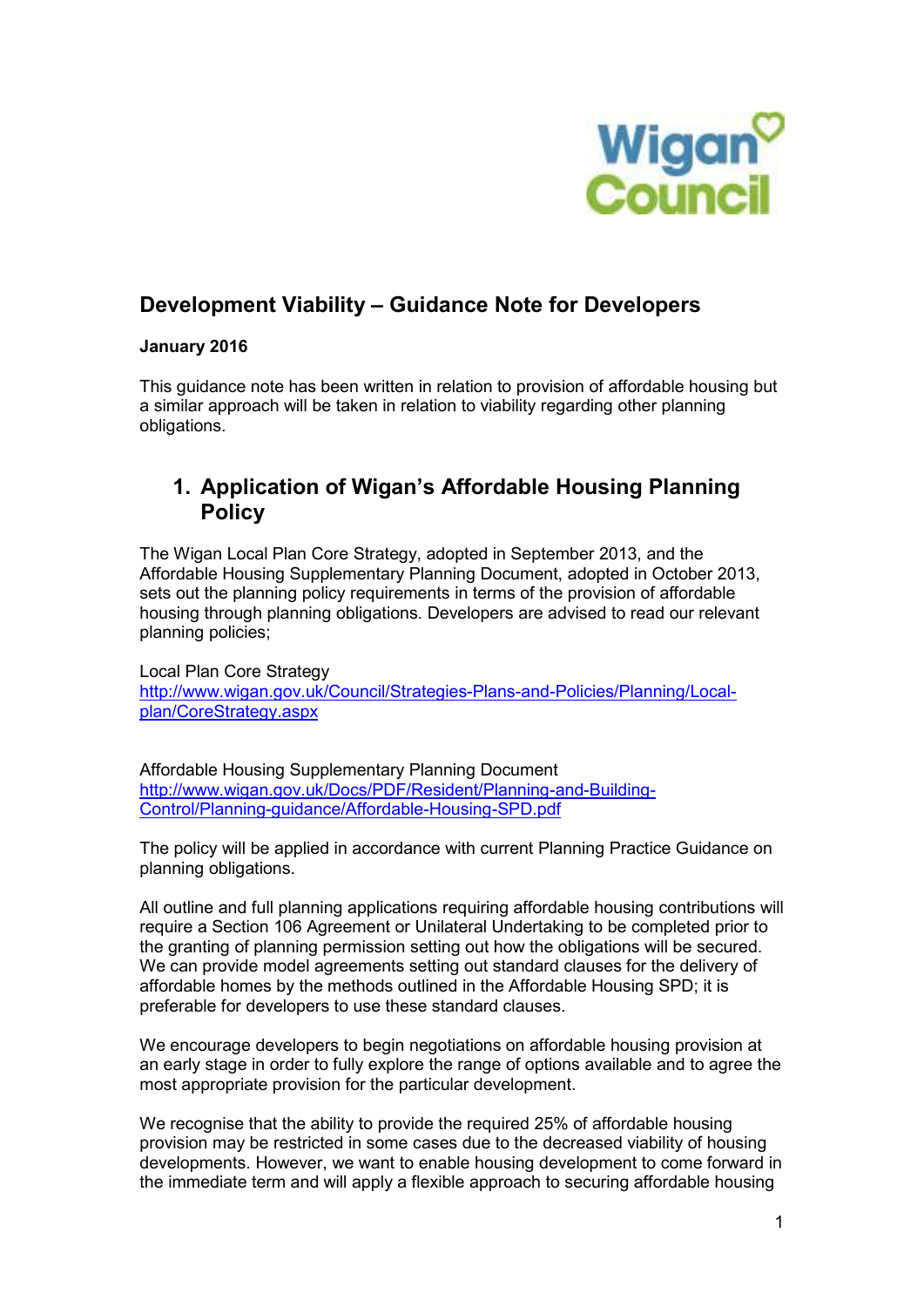contributions where the reduced financial viability of a scheme can be clearly demonstrated. This will be time limited and linked to future reviews of the viability of the proposed scheme. In all such cases our aim is to secure a requirement for affordable housing provision and we will not waive the requirement on the grounds of current financial viability as a matter of course.

## **2. Demonstrating Reduced Viability**

Where a developer indicates that they are unable to satisfy the full affordable housing requirement on the grounds of viability, they will be required to substantiate this by submitting a detailed financial appraisal of the development. Any financial information submitted to the council will be treated as commercially sensitive and will not be disclosed to a third party without consent.

The purpose of the appraisal is to establish if the development proposal is viable. That is, that the current cost of building out the entire development would enable the developer to sell all the market units on the site, in the current market, at the rate of build out indicated by the developer and make a competitive return to the developer and a willing land owner.

The methodology used will adopt current costs and values in relation to the proposed scheme and assume that affordable housing and other planning requirements, including Community Infrastructure Levy are met in full within the overall development costs. Historic land values will not be considered in establishing viability.

The viability appraisal should be undertaken on a residual land value basis, using a recognised methodology that accords with RICS and HCA guidance on assessing the viability of developments. Where we are not able to agree or substantiate information supplied, we will refer the appraisal to the District Valuer, in order to seek a view on the current viability of the scheme. The cost of the District Valuer's report will be at the applicants' expense and a quote will be obtained for the approval of the applicant before proceeding.

An outline of the minimum information required is included in Section 3 below.

Based on the appraisal and/or findings of the District Valuer's report, we will then seek a solution that reflects the current ability to provide a level of affordable housing, along with other planning requirements, and also reflects the likely build out prospects of the scheme. We will consider;

- Whether the level of contributions required are the reason why the scheme is unviable or whether wider factors in the market make the scheme unviable even without contributions.
- Whether waiving, reducing or deferment of the contributions can make the development viable and thus facilitate early delivery – or will there be little difference in the immediate term.
- Whether it is likely that the market will change over the development period. This will depend on the scale of the development and the timescales for delivery. This will depend on whether the scheme is to be delivered in phases over a number of years or will be completed in a relatively short period.
- Whether the delivery of other policy objectives and regeneration benefits of the proposals in the immediate term outweigh securing affordable housing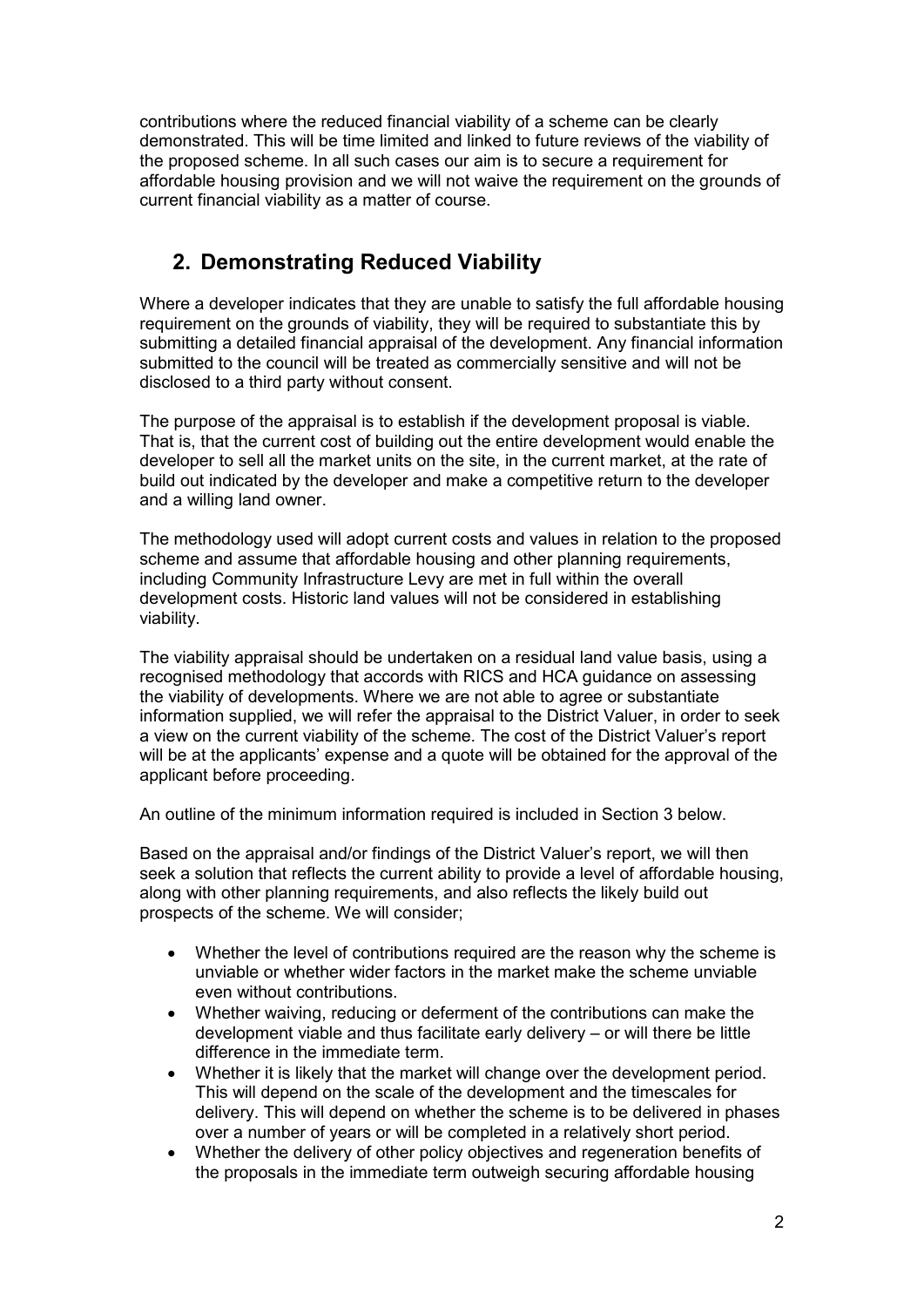contributions. The relative benefits and contributions, including other planning contributions, made by each development will be considered and appropriate decisions made on a case by case basis.

Where an outline application has been submitted there may be insufficient information available on the proposed mix and value of the residential units to enable a view to be taken on the viability of the scheme, in such cases we will seek to establish the principle of affordable housing provision at the time of the outline planning permission, but with the details of the amount and type of affordable housing provision to be agreed at submission of a Reserved Matters application, when full details of the scheme are available to better determine viability.

# **3. Viability Appraisal Requirements**

To be undertaken on a residual land value basis, the minimum information required is set out below.

All values should demonstrate they are based on professional opinion/ market comparables.

### **Scheme details**

Size of site Current use of site Current value of site Schedule of residential accommodation by size, type, including car parking and garages Number of market and affordable homes proposed – this should be on the basis of the full policy requirement and include the tenure mix Schedule of any other type of accommodation

#### **Sales Income/ Revenue**

Sales values for all market homes Values of affordable homes – depends on tenure mix. Ground rent income Service/ management charges income Other rental income/ uses eg commercial space

#### **Costs**

Build costs Site infrastructure and highways Remediation Landscaping Abnormals (with evidence) **Contingency** Development fees Finance costs CIL Other S106 contributions Profit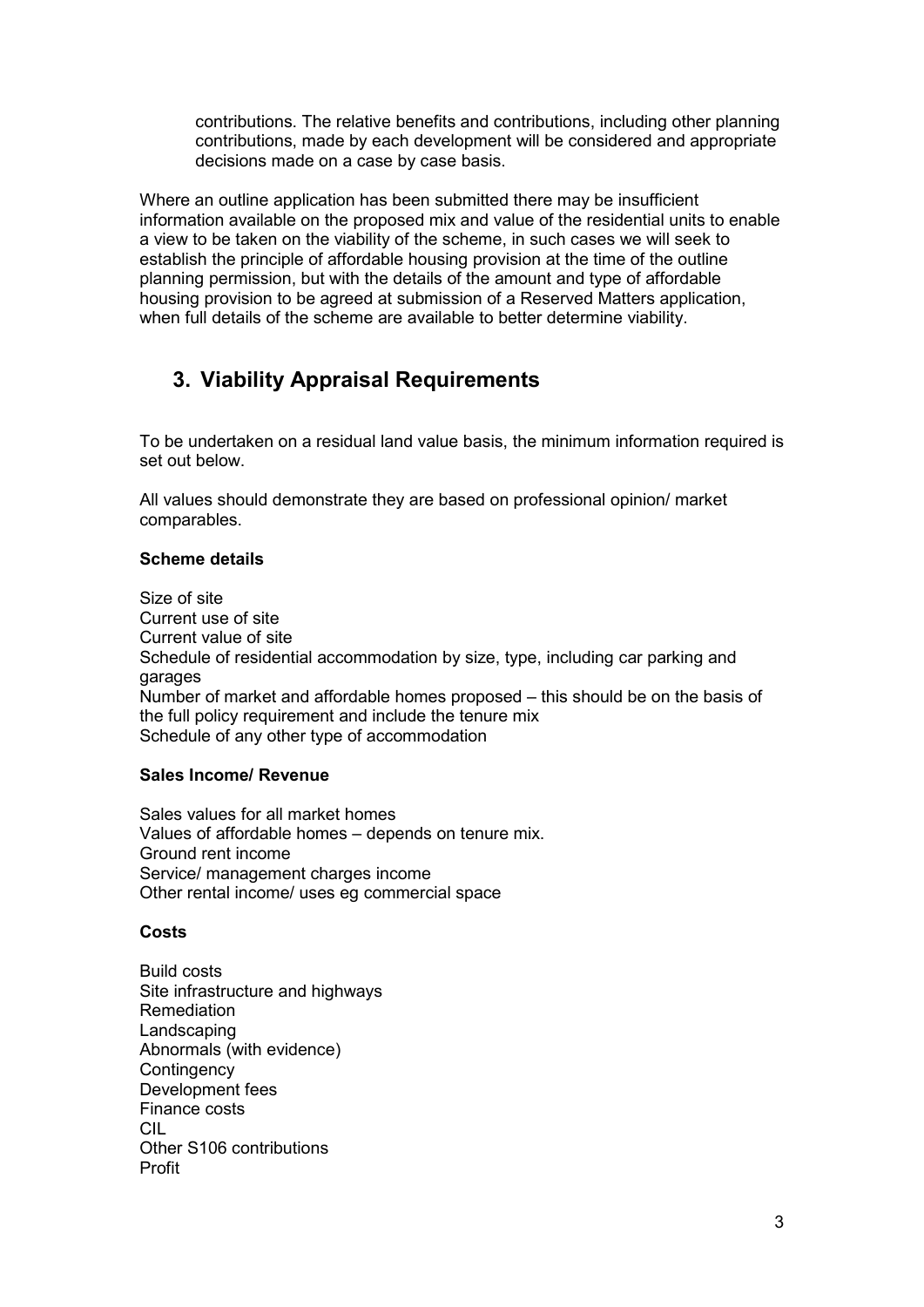# **4. Re-appraisal options**

In all cases

- We will include provisions to re-assess viability where it seems reasonable to conclude that viability will improve over the life of a scheme and there are likely to be future opportunities to secure affordable housing.
- The provision to re-appraise viability will be secured by means of a planning obligation.
- This will be established at outline, rather than reserved matters.

This may be through;

- Agreeing a reduced contribution figure across the whole development this is favoured on smaller developments, and may be reviewed if the development is not completed within an agreed timescale.
- Agreeing an initial contribution, that may be zero, but reviewing viability and agreeing future levels of contribution on a phased basis as the scheme is built out. This is favoured on large developments that may be built out in a number of phases over many years.
- No initial affordable housing provision in the first phases, but reviewed at commencement of the second and subsequent phases. This could be used where other housing offers eg Help to Buy or other low cost home ownership option is included as an alternative in first phase or where there are other policy requirements that outweigh affordable housing eg, economic development focus in the first phase.
- Review based on a pre agreed phasing plan
- Review on pre agreed timescales following grant of permission eg. After 18 months.
- Review based on pre agreed market index trigger– eg. house price/ tender price index change of 10%.

In all cases we will seek a solution that will assist the developer to bring the site forward but gives the Council the ability to secure appropriate affordable housing contributions in future should the market improve and schemes become viable.

We will require all developers to enter into a S106 Agreement or Unilateral Undertaking setting out the agreed approach to securing affordable housing on each particular site. We have model clauses for Agreements dealing with viability issues that will be available on request.

### **5. Renegotiation and review of existing affordable housing obligations**

Where there is an existing planning permission with affordable housing obligations that have been agreed in different economic conditions, the developer may seek a review of the affordable housing requirements on the basis of viability in accordance with the new provisions set out in the Growth and Infrastructure Act. This does not replace the ability to re-negotiate affordable housing contributions on a voluntary basis, where a case can be demonstrated by the developer.